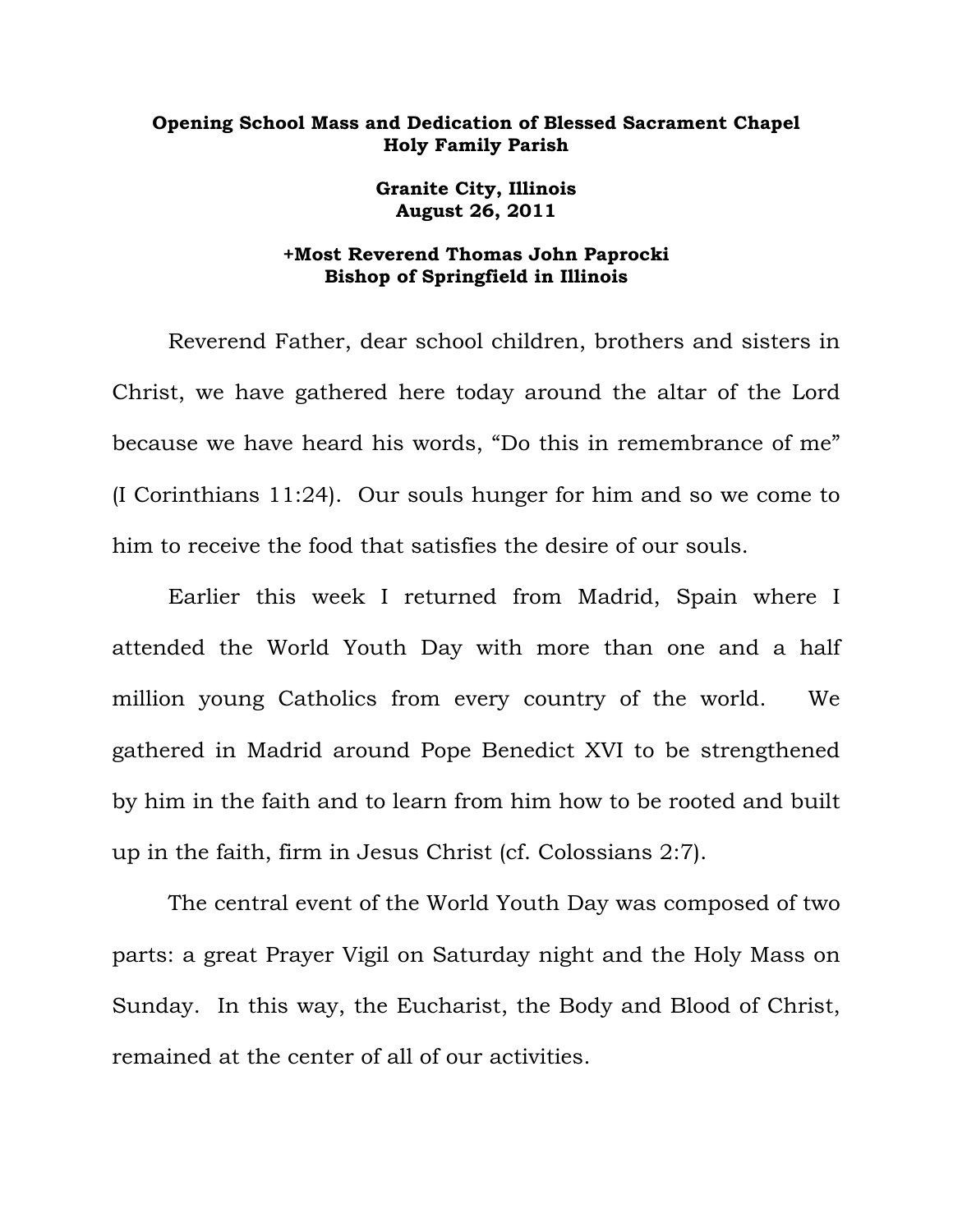During the Prayer Vigil, a heavy rain poured down upon the pilgrims, many of whom had spent the day in the hot sun; a great wind blew, taking off many hats, stressing umbrellas and even bringing down tents; lightning, too, flashed across the sky. But the youth remain with Pope Benedict to learn from him. When a deacon proclaimed the words of the Lord Jesus, "Remain in my love," the pilgrims erupted in great applause and cries of gladness and confident trust. Tired, hot and drenched, the pilgrims would not run because of the storm, but chose to remain in the love of Jesus Christ.

 When the rain subsided, the Blessed Sacrament was exposed in the monstrance and set before the pilgrims for everyone to adore the Lord Jesus present in the Eucharist. There, at the air base outside of Madrid, more than a million people joined together in the *silent* adoration of God. This silent prayer was very powerful indeed.

 Earlier in the evening, Pope Benedict said to us, "I now ask you to 'abide' in the adoration of Christ, truly present in the Eucharist. I ask you to enter into conversation with him, to bring before him your questions and to listen to his voice."1 The youth of the world learned from their Holy Father and brought their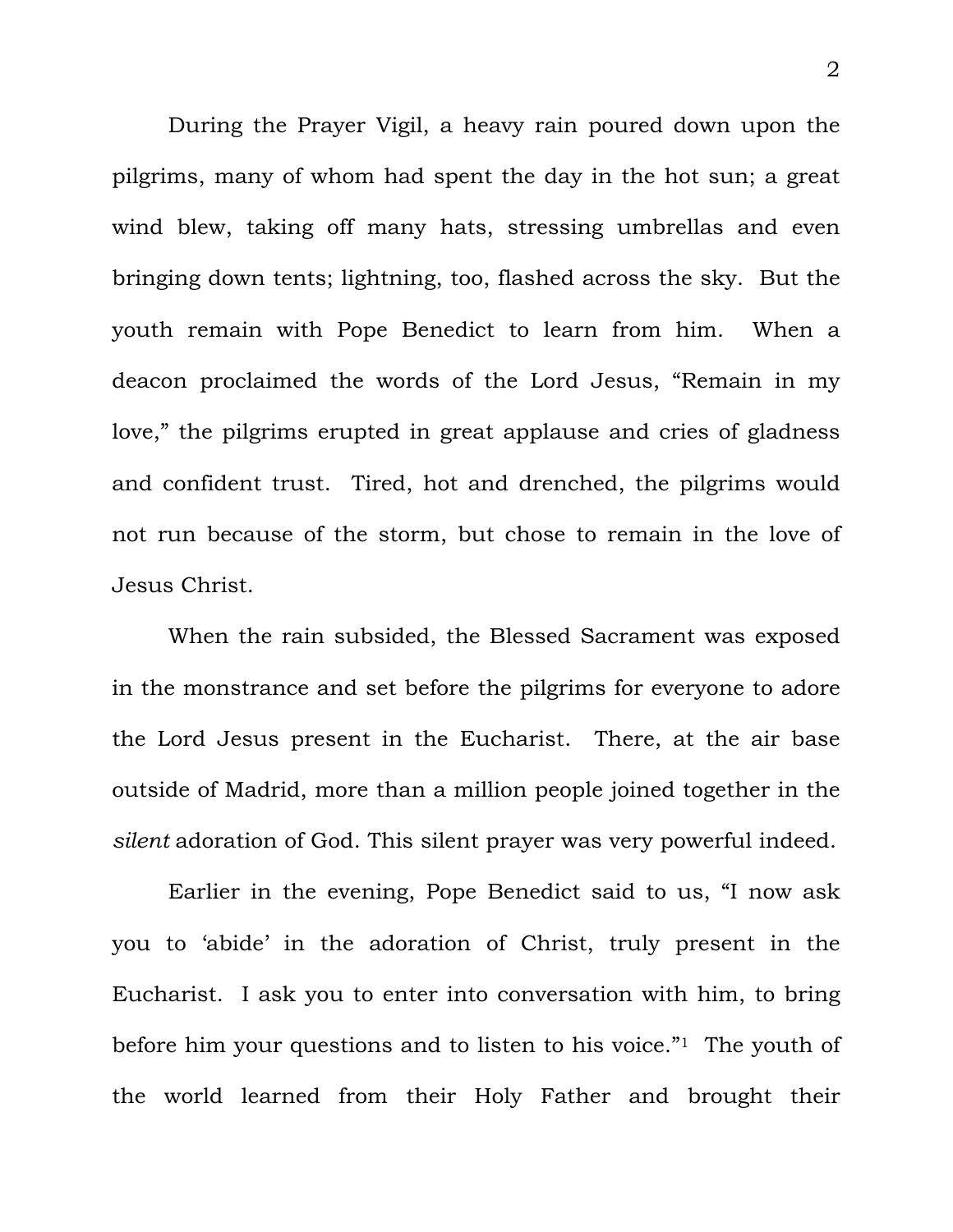concerns before the Lord in silence; they looked at him and let him look at them. Together, we turned to the Lord in friendship.

 Perhaps, dear students, you have not yet had the opportunity to spend time silently adoring the Lord outside of Mass. Soon you will have the opportunity to do so at school when I dedicate the Eucharistic Chapel in Holy Family School. As the Eucharist was the center of the World Youth Day, so he will be the center of your school; indeed, Jesus must be the center of our lives!

 Dear parents, do not forget to join your children in adoration of the Lord in the Blessed Sacrament. As you run your daily errands with your children and drive past the church, stop in to offer a prayer to the Lord. Spend a few quiet moments in his presence and experience the grace of his love and peace. Your children need the example of your faith and need to see what they learn in school reinforced at home. I beg you, teach them to love Jesus and the Church and, with them, learn to love Jesus and the Church more deeply.

 After we receive at this Mass the Body and Blood of Jesus which joins us to him and gives us a sharing in his life, we will process solemnly from the church to the school with Jesus. As we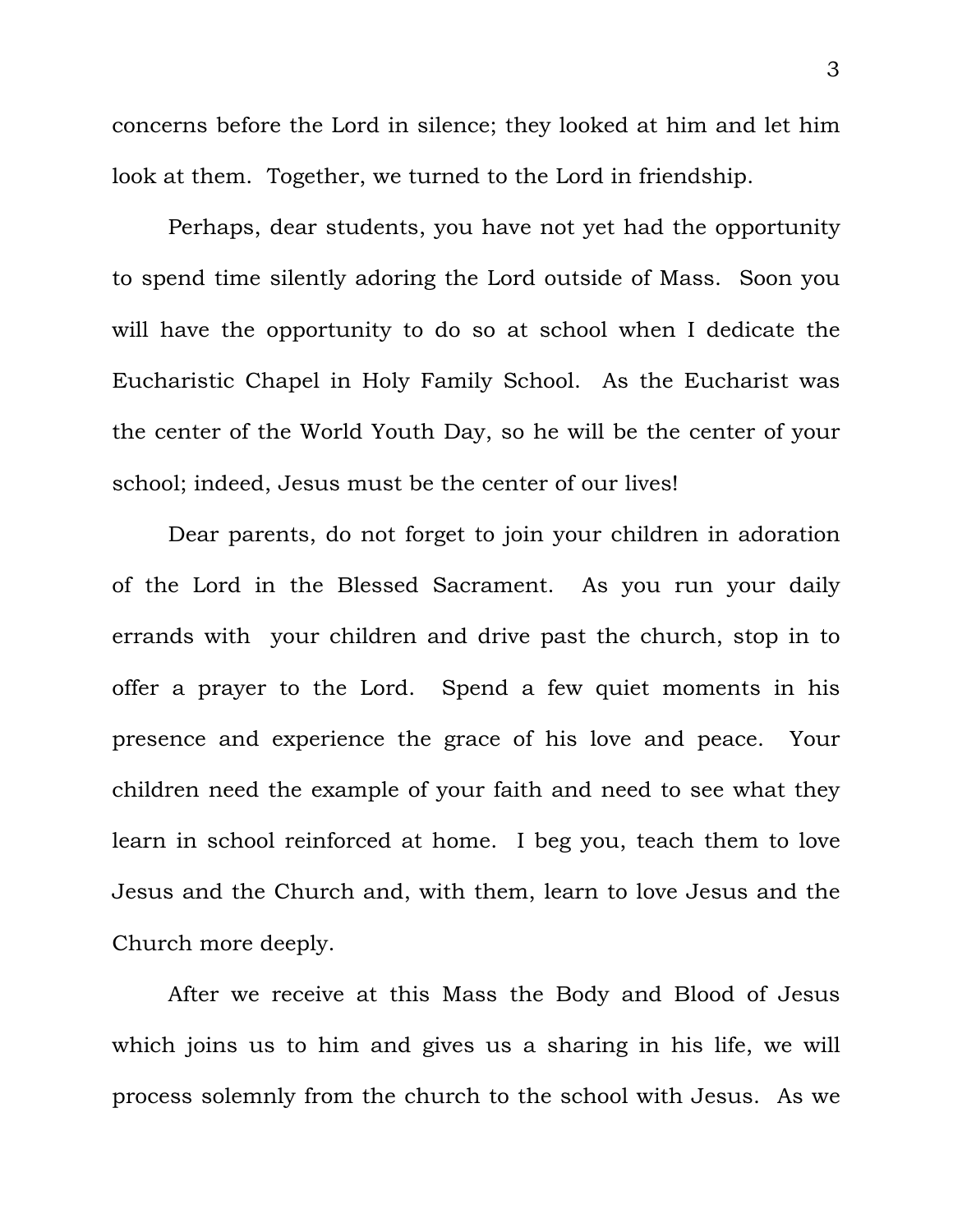walk with the Blessed Sacrament, it is a reminder to us that Jesus walks each day with us, but we are not always aware of his presence in our lives. This is a great tragedy and the source of many heartaches today.

 With the Pope, I, too, urge you to remain in and with Jesus. Visit him often and speak to him in the silence of your hearts. With Mary and Joseph, look to him and learn from him; ask him what is that he wants you do to, what is it that you lead you to holiness and happiness. He will never abandon you; do not abandon him! "Christ alone can respond to your aspirations. Let yourselves be seized by God, so that your presence in the Church will give her new life!"2

 Pope Benedict XVI went to Madrid to inspire and teach the youth of the world, but at Madrid the youth of the world also inspired and taught him. At the end of the Prayer Vigil, the Holy Father, clearly touched by the conviction of the youth to remain with him, said to them, "I thank you for the fine example that you have given. As happened tonight, you can always, with Christ, endure the trials of life. Do not forget this."3